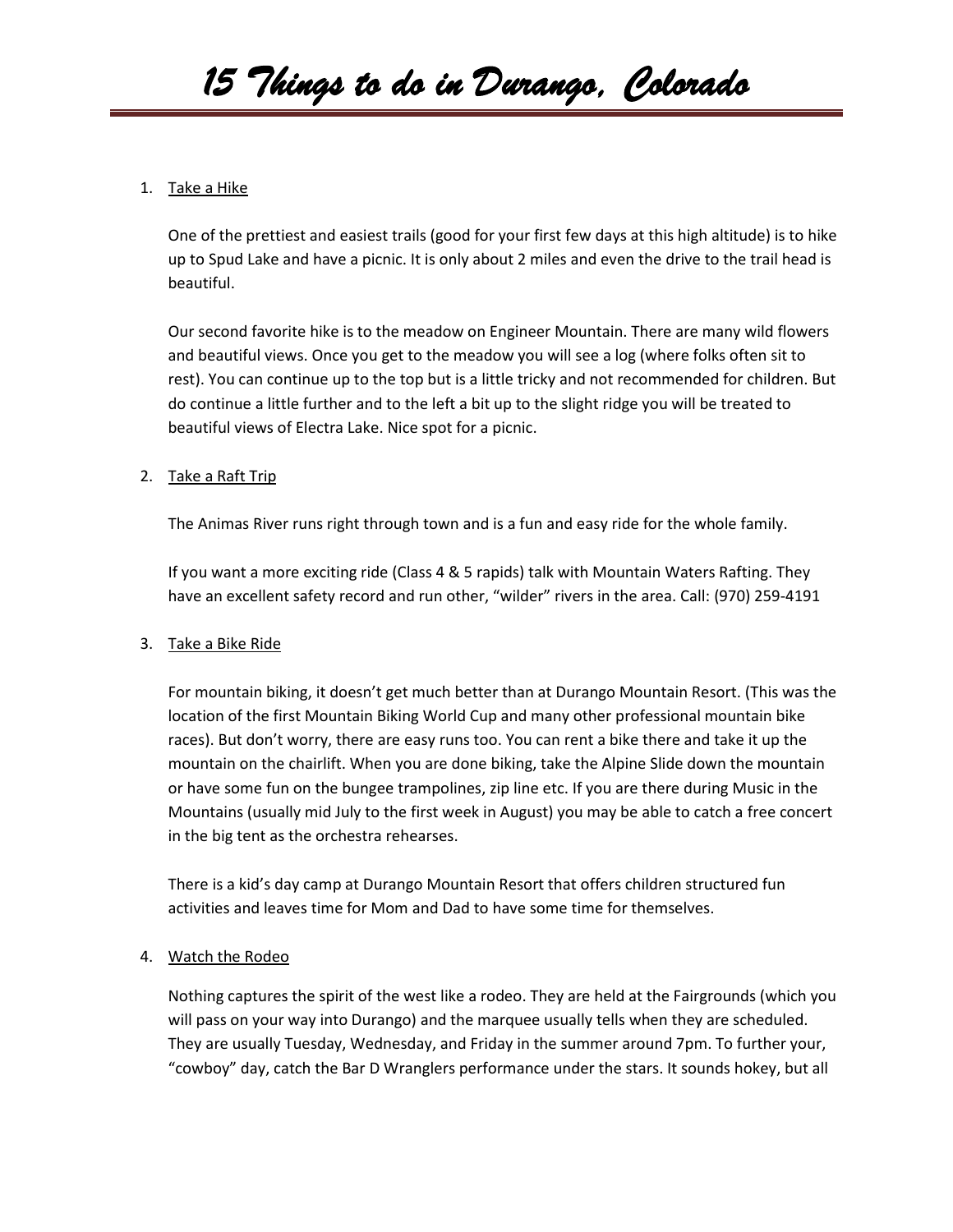# *15 Things to do in Durango, Colorado*

my friends and family members have really enjoyed it. Wonderful singing, some comedy and good dinner under the stars! Call (970) 247-5753 for reservations. They fill up fast!

#### 5. Get Some Exercise

Stop by the Durango Community Rec Center and enjoy the benefits of a full gym and swimming pool. The Rec Center includes racket ball courts, basketball courts, climbing wall, full gym, lap pools, diving boards, and hot tubs. You can also take various sorts of classes that include yoga and spinning.

#### 6. Take a Ride

Take the scenic drive from here north through Silverton, Ouray and then on to Telluride. Just follow Hwy #550 north and when you get to Ridgeway go left. (Best to take a map) this is a beautiful, beautiful drive. Once there you can park free at mountain village and stroll through this darling town (look for the bank that Butch Cassidy and Sundance Kid robbed). Take the free gondola ride into town and have lunch. Keep an eye out for movies stars! The loop takes you back through Lizard Head Pass and into Durango. Plan a whole day to do this. You may wish to call the Telluride Visitors Center or check it out on the since there are often music festivals or some type of activity going on throughout the summer.

# 7. Take a Soak

Just about 10 minutes north on Hwy # 550 is Trimble Hot Springs. (Watch for the sign on your left)There are natural hot springs, outdoor pools and a day spa. There used to be a fine hotel here and Marilyn Monroe and Clark Gable loved this place when there were making westerns here in the 50's

There are also hot springs in Ouray that are similar to Trimble Hot Springs.

There is also a funky motel called Wiesbaden that has underground vapor caves that are a great to soak in. Then you can swim in the spring heated pool. You don't have to stay there to use the caves or pools. You can also get a massage when you stop in as well.

Just beyond Ouray a mile or so are the outdoor hot springs of Orvis. We love to soak in these springs under the moon.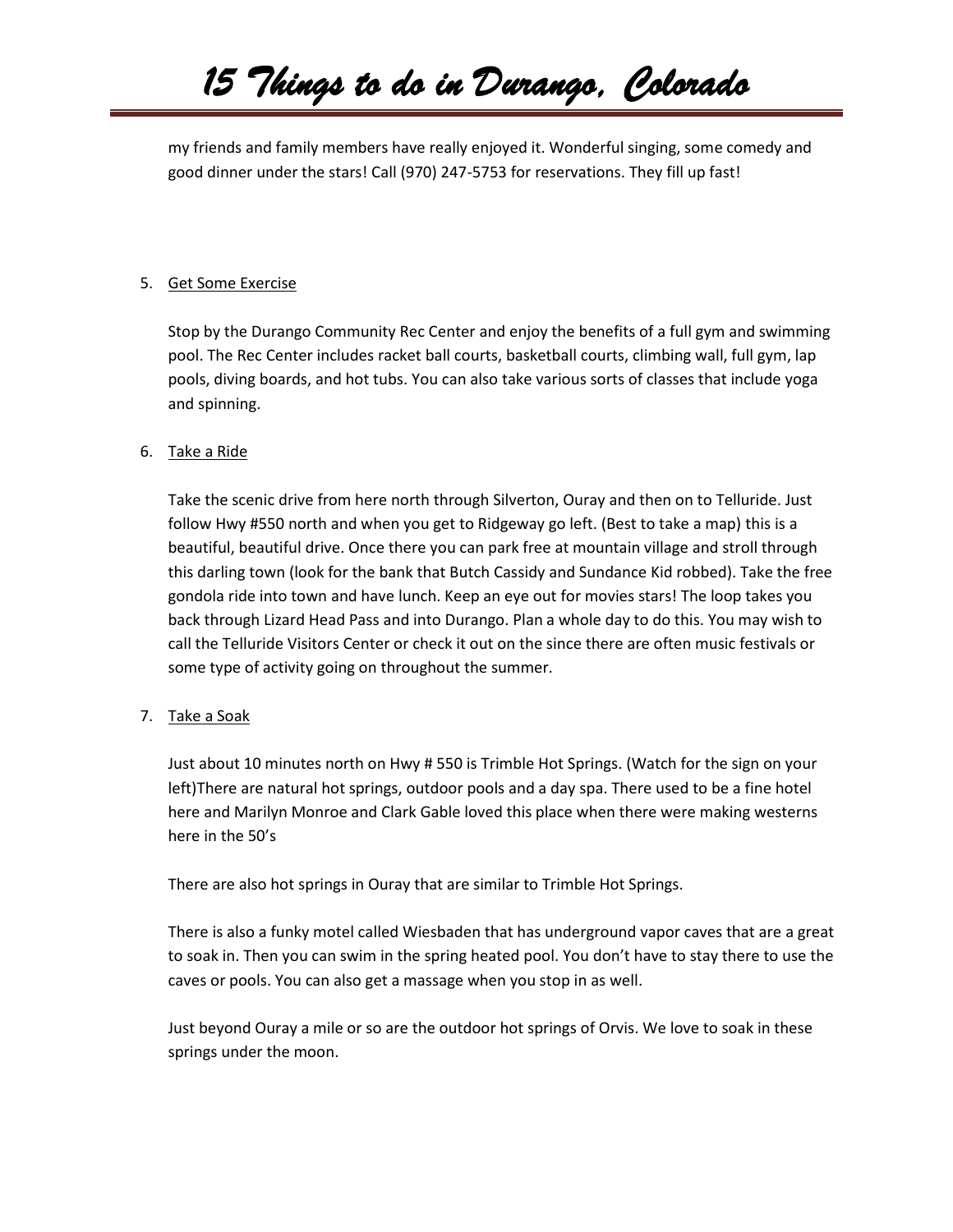# *15 Things to do in Durango, Colorado*

#### 8. Take a chance

The sky Ute Casino is about 45 minutes away. They have all the gambling you could desire for a small place and often there is entertainment. Not quite Las Vegas but…..

You can always catch a ride from the Double Tree to the Casino and back if desired. The shuttles leave over the course of the day.

#### 9. Get Dramatic

The Melodrama Theater in downtown Durango is a fun diversion for the whole family. If you like melodrama, you will like ours. (970) 247-3400. Afterwards walk down and have your picture take in the historic clothes (dance hall girl, sheriff etc) at Through the Lens.

#### 10. Take a Jeep

The high mountain passes are BEAUTIFUL! Engineer and Imogene are two of our favorites. If you have a 4WD you can drive them yourself but we recommend taking a jeep tour. These are incredibly high narrow passes and it is so nice to really get out there and experience the true Rocky Mountains.

Do not try black bear pass. Even with the pros this is a dangerous pass. Go early in the day due to mountain afternoon showers. We like taking the jeeps out of Ouray or Silverton since you will spend less time on the highway and more time in the mountains. Any off the Jeep Tour companies are good.

#### 11. Visit the National Monument

If you take Hwy #160 South on your way to Pagosa Springs you will see on your right a recently named national monument called Chimney Rock. Every month, during the full moon the rangers lead a fascinating walk as you watch the moon com up on the site. This site was considered sacred and when you see it you will know why. Call first to be sure you can get tickets if you want to go during the full moon.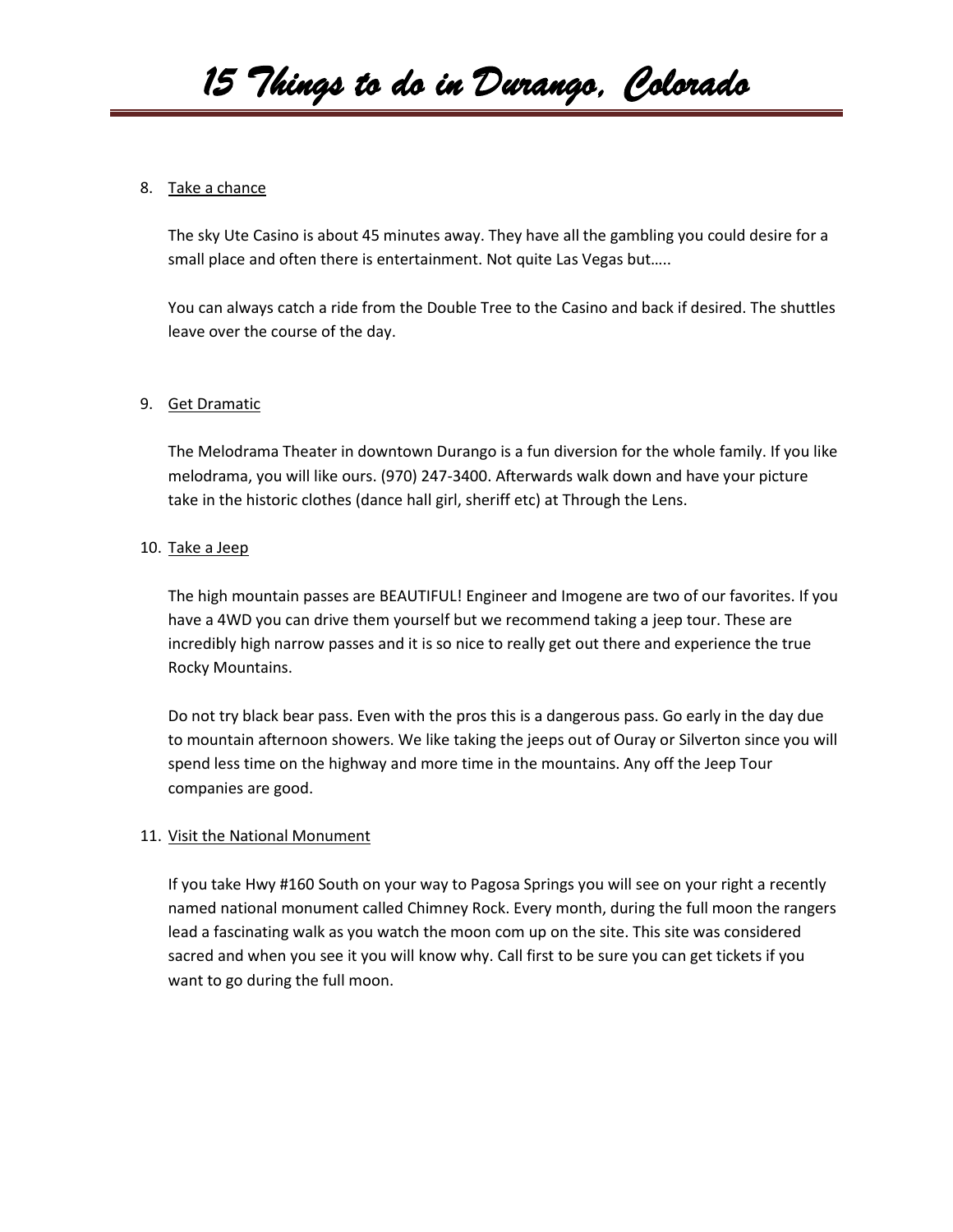# 12. Ride the Train

The Durango Silverton narrow Gauge Railroad attracts visitors every summer and for a good reason. It is a beautiful ride on a historic railroad that was very much a part of Durango's and Silverton's history. You may wish to take the tour bus, van or an open air jeep because it could save you about 2 hours on the way home. Not only will it cut off a few hours off the trip home but also it takes you over an incredibly beautiful road (listed as 1 of the top 100 most scenic roads in the U.S).

# 13. Ride a Horse

Just a few miles down Hwy #550 is Rapps Corral. Ann Rapp and her daughter Emily are experienced horsewoman (and have been involved in quite a few movies) and they run a nice operation. Call (970) 247-8454. You can also try Buck's Livery just a few more miles up the road across from Durango Mountain Resort. (970) 385-2110. Ben and Mindy are the owners.

# 14. Catch Some Fish

Electra Lake (is just 15 min on Hwy #550) is so beautiful. Turn right on Electra Lake Road where Spruce Mesa joins it. You can fish off the shore for a small fee and you don't need a fishing license. You can also call Four Corners River Sports (970) 259-3893 and rent a canoe or kayak for a day or the week. For a wonderful dinner (In case you didn't catch anything) call Scott or Joey and reserve a table at the Electra Lake Sporting Club Restaurant at (970) 247-5180. Open for dinner Thursday through Sunday in the summer. This is one of our favorite places to sit by the window and watch the ducks or catch the twilight on the near 12,000 ft Engineer Mountain in the background is priceless.

# 15. Get Some History

Mesa Verde National Park is one of the most interesting homes of the Ancient Pueblo's (or cliff dwellers). This is truly fascinating and you can climb into these incredible, "homes" hanging off the cliffs.

Go early in the day and immediately reserve a tour with the ranger for one of the, "houses". Our favorite is the Cliff Palace and The Balcony House (not good if you are afraid of heights). These get booked up fast. You can spend the rest of the day visiting the park and museum. Check out the website or call the park since often there are special events that are fun and interesting. Dress in layers but keep in mind that it is much warmer there than in the mountains. Bring Water!